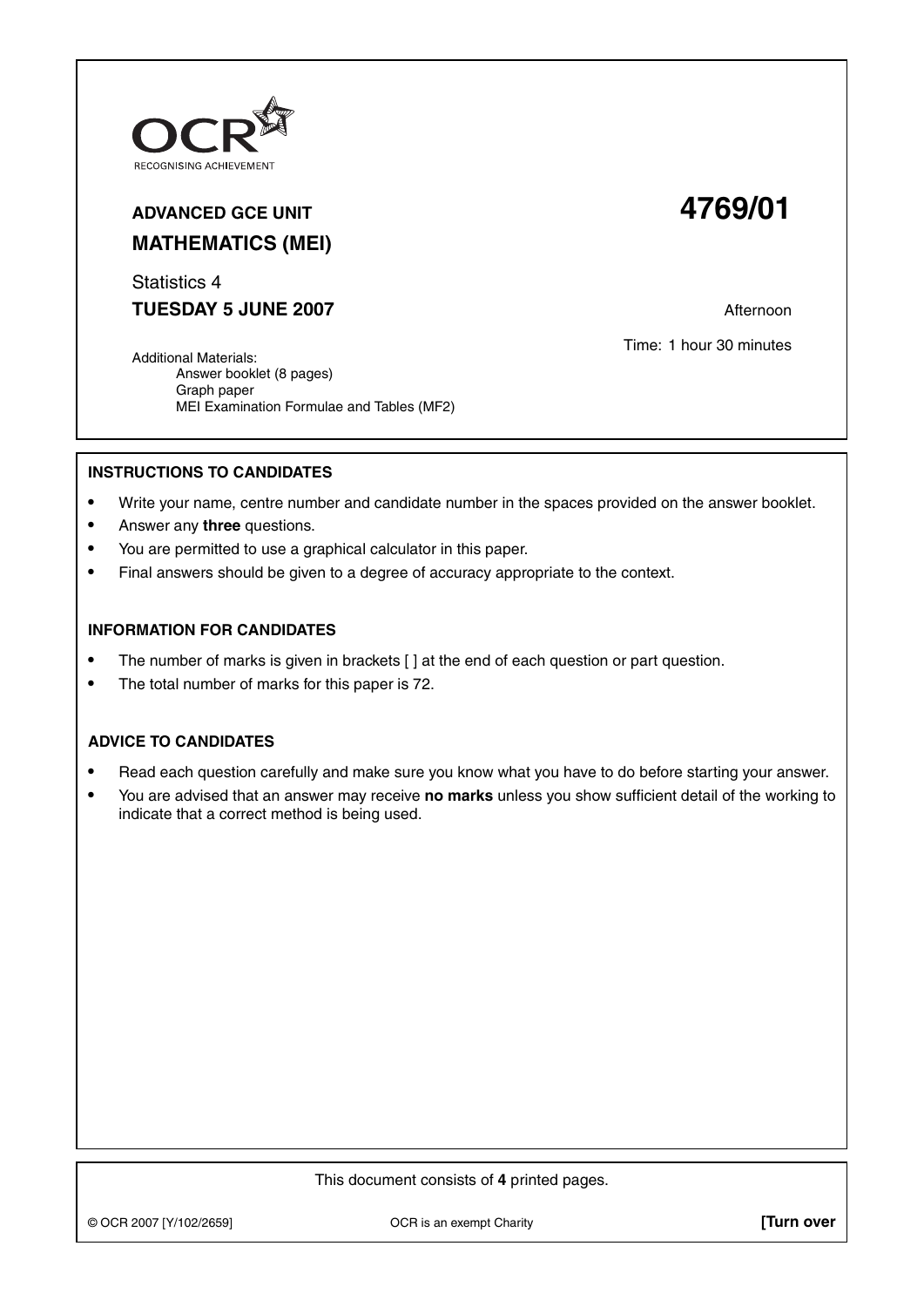#### *Option 1: Estimation*

**1** The random variable *X* has the continuous uniform distribution with probability density function

$$
f(x) = \frac{1}{\theta}, \qquad 0 \leq x \leq \theta,
$$

where  $\theta$  ( $\theta > 0$ ) is an unknown parameter.

A random sample of *n* observations from *X* is denoted by  $X_1, X_2, \ldots, X_n$ , with sample mean *n*

$$
\overline{X} = \frac{1}{n} \sum_{i=1}^{n} X_i.
$$

- (i) Show that  $2\overline{X}$  is an unbiased estimator of  $\theta$ . [4]
- (ii) Evaluate  $2\overline{X}$  for a case where, with  $n = 5$ , the observed values of the random sample are 0.4, 0.2, 1.0, 0.1, 0.6. Hence comment on a disadvantage of  $2\overline{X}$  as an estimator of  $\theta$ . [4]

For a general random sample of size *n*, let *Y* represent the sample maximum,  $Y = \max(X_1, X_2, \ldots, X_n)$ . You are given that the probability density function of *Y* is

$$
g(y) = \frac{ny^{n-1}}{\theta^n}, \qquad 0 \leq y \leq \theta.
$$

(iii) An estimator  $kY$  is to be used to estimate  $\theta$ , where  $k$  is a constant to be chosen. Show that the mean square error of *kY* is

$$
k^2\mathcal{E}(Y^2) - 2k\theta\mathcal{E}(Y) + \theta^2
$$

and hence find the value of *k* for which the mean square error is minimised. [12]

**(iv)** Comment on whether *kY* with the value of *k* found in part **(iii)** suffers from the disadvantage identified in part **(ii)**. [4]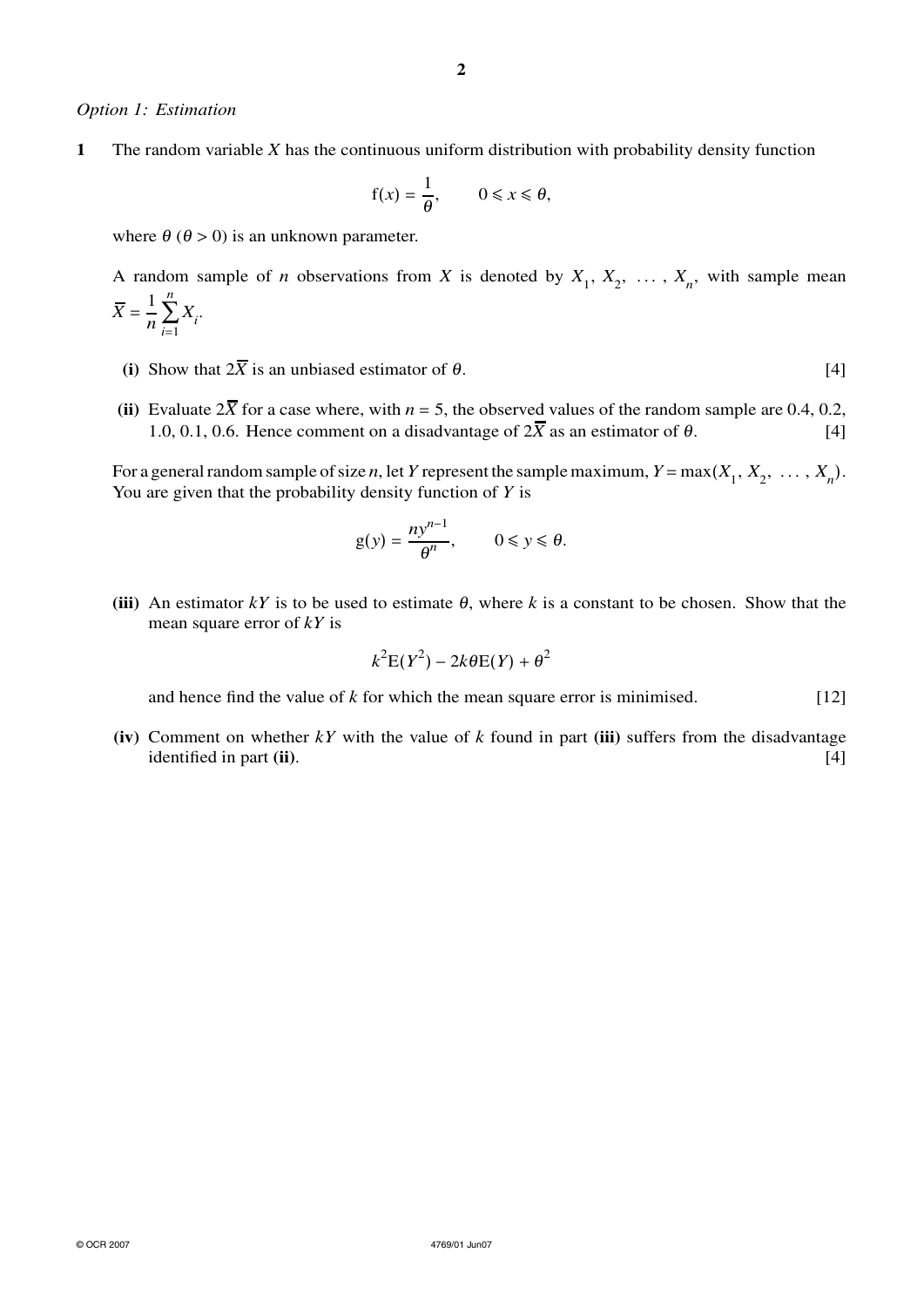#### *Option 2: Generating Functions*

- **2** The random variable *X* has the binomial distribution with parameters *n* and *p*, i.e. *X* ∼ B(*n*, *p*).
	- (i) Show that the probability generating function of *X* is  $G(t) = (q + pt)^n$ , where  $q = 1 p$ . [4]
	- (ii) Hence obtain the mean  $\mu$  and variance  $\sigma^2$  of *X*. [6]
	- **(iii)** Write down the mean and variance of the random variable  $Z = \frac{X \mu}{\sigma}$ . [1]
	- **(iv)** Write down the moment generating function of *X* and use the linear transformation result to show that the moment generating function of *Z* is

$$
M_Z(\theta) = \left( q e^{-\frac{p\theta}{\sqrt{npq}}} + p e^{\frac{q\theta}{\sqrt{npq}}} \right)^n.
$$
 [5]

(v) By expanding the exponential terms in  $M_Z(\theta)$ , show that the limit of  $M_Z(\theta)$  as  $n \to \infty$  is  $e^{\theta^2/2}$ .

You may use the result 
$$
\lim_{n \to \infty} \left( 1 + \frac{y + f(n)}{n} \right)^n = e^y
$$
 provided  $f(n) \to 0$  as  $n \to \infty$ . [4]

- **(vi)** What does the result in part **(v)** imply about the distribution of *Z* as  $n \to \infty$ ? Explain your reasoning briefly. reasoning briefly.
- **(vii)** What does the result in part **(vi)** imply about the distribution of *X* as  $n \to \infty$ ? [1]

### *Option 3: Inference*

**3** An engineering company buys a certain type of component from two suppliers, A and B. It is important that, on the whole, the strengths of these components are the same from both suppliers. The company can measure the strengths in its laboratory. Random samples of seven components from supplier A and five from supplier B give the following strengths, in a convenient unit.

| Supplier A 25.8 27.4 26.2 23.5 28.3 26.4 27.2 |  |  |  |  |
|-----------------------------------------------|--|--|--|--|
| Supplier B 25.6 24.9 23.7 25.8 26.9           |  |  |  |  |

The underlying distributions of strengths are assumed to be Normal for both suppliers, with variances 2.45 for supplier A and 1.40 for supplier B.

- **(i)** Test at the 5% level of significance whether it is reasonable to assume that the mean strengths from the two suppliers are equal. [10]
- **(ii)** Provide a two-sided 90% confidence interval for the true mean difference. [4]
- **(iii)** Show that the test procedure used in part **(i)**, with samples of sizes 7 and 5 and a 5% significance level, leads to acceptance of the null hypothesis of equal means if −1.556 < *x* − *y* < 1.556, where  $\bar{x}$  and  $\bar{y}$  are the observed sample means from suppliers A and B. Hence find the probability of a Type II error for this test procedure if in fact the true mean strength from supplier A is 2.0 units more than that from supplier B. [7]
- **(iv)** A manager suggests that the Wilcoxon rank sum test should be used instead, comparing the median strengths for the samples of sizes 7 and 5. Give one reason why this suggestion might be sensible and two why it might not. [3]